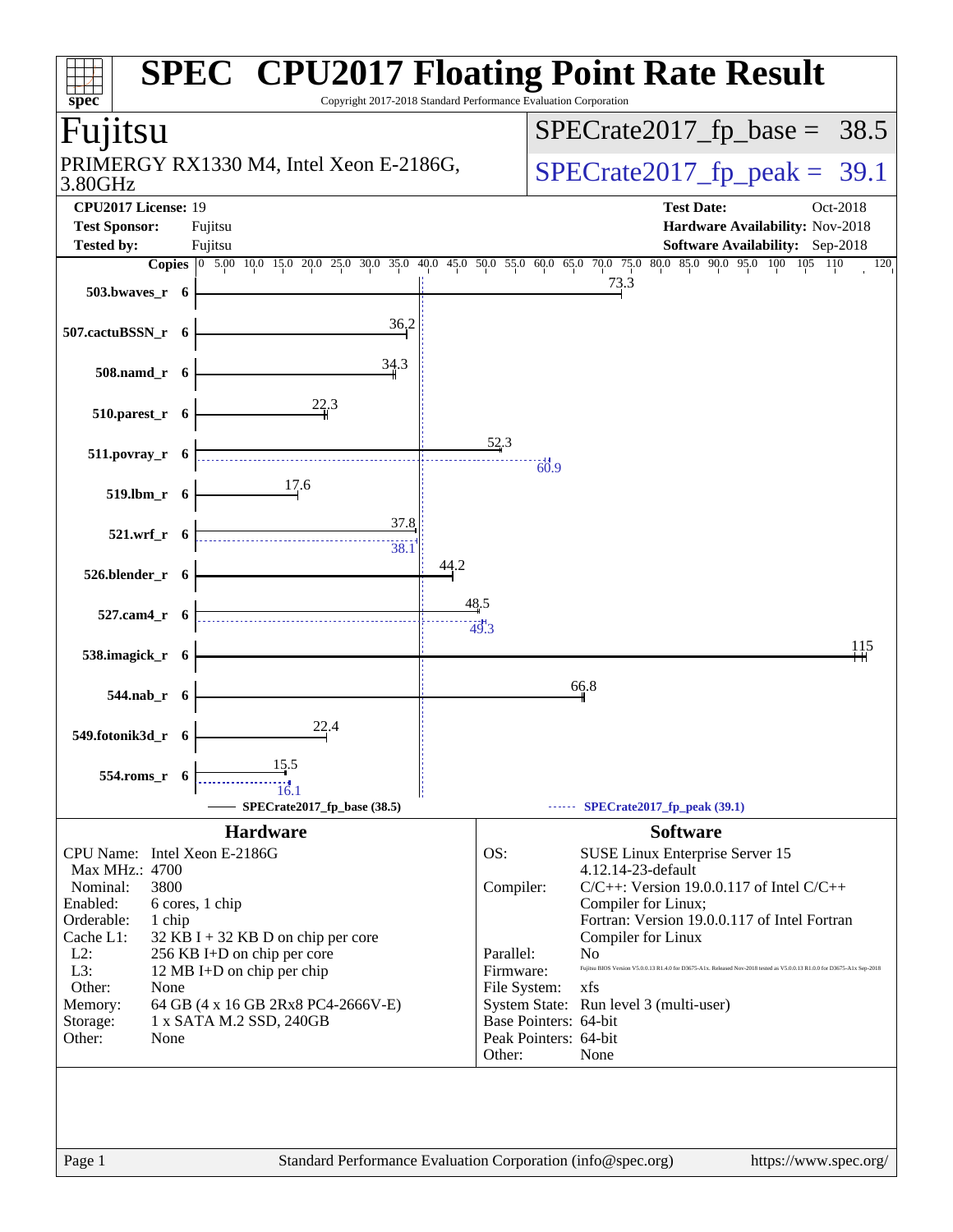Copyright 2017-2018 Standard Performance Evaluation Corporation

### Fujitsu

**[spec](http://www.spec.org/)**

#### 3.80GHz PRIMERGY RX1330 M4, Intel Xeon E-2186G,  $\vert$  [SPECrate2017\\_fp\\_peak =](http://www.spec.org/auto/cpu2017/Docs/result-fields.html#SPECrate2017fppeak) 39.1

 $SPECrate2017_fp\_base = 38.5$ 

**[CPU2017 License:](http://www.spec.org/auto/cpu2017/Docs/result-fields.html#CPU2017License)** 19 **[Test Date:](http://www.spec.org/auto/cpu2017/Docs/result-fields.html#TestDate)** Oct-2018 **[Test Sponsor:](http://www.spec.org/auto/cpu2017/Docs/result-fields.html#TestSponsor)** Fujitsu **[Hardware Availability:](http://www.spec.org/auto/cpu2017/Docs/result-fields.html#HardwareAvailability)** Nov-2018 **[Tested by:](http://www.spec.org/auto/cpu2017/Docs/result-fields.html#Testedby)** Fujitsu **[Software Availability:](http://www.spec.org/auto/cpu2017/Docs/result-fields.html#SoftwareAvailability)** Sep-2018

### **[Results Table](http://www.spec.org/auto/cpu2017/Docs/result-fields.html#ResultsTable)**

|                                  | <b>Base</b>   |                |       |                |       |                | <b>Peak</b> |               |                |              |                |              |                |              |
|----------------------------------|---------------|----------------|-------|----------------|-------|----------------|-------------|---------------|----------------|--------------|----------------|--------------|----------------|--------------|
| <b>Benchmark</b>                 | <b>Copies</b> | <b>Seconds</b> | Ratio | <b>Seconds</b> | Ratio | <b>Seconds</b> | Ratio       | <b>Copies</b> | <b>Seconds</b> | <b>Ratio</b> | <b>Seconds</b> | <b>Ratio</b> | <b>Seconds</b> | <b>Ratio</b> |
| 503.bwayes r                     | 6             | 820            | 73.3  | 821            | 73.3  | 821            | 73.3        | 6             | 820            | 73.3         | 821            | 73.3         | 821            | 73.3         |
| 507.cactuBSSN r                  | 6             | 210            | 36.2  | 210            | 36.2  | 209            | 36.3        | 6             | 210            | 36.2         | <b>210</b>     | 36.2         | 209            | 36.3         |
| 508.namd_r                       | 6             | 168            | 34.0  | 166            | 34.4  | 166            | 34.3        | 6             | 168            | 34.0         | 166            | 34.4         | 166            | 34.3         |
| $510$ .parest r                  | 6             | 710            | 22.1  | 704            | 22.3  | 692            | 22.7        | 6             | 710            | 22.1         | 704            | 22.3         | 692            | 22.7         |
| 511.povray_r                     | 6             | 266            | 52.7  | 268            | 52.3  | 268            | 52.3        | 6             | 230            | 61.0         | 233            | 60.1         | 230            | 60.9         |
| 519.1bm r                        | 6             | 360            | 17.6  | 360            | 17.6  | 360            | 17.6        | 6             | 360            | 17.6         | 360            | 17.6         | 360            | 17.6         |
| $521$ .wrf r                     | 6             | 355            | 37.8  | 355            | 37.9  | 355            | 37.8        | 6             | 353            | 38.1         | 353            | 38.1         | 353            | 38.1         |
| 526.blender r                    | 6             | 207            | 44.2  | 207            | 44.2  | 207            | 44.2        | 6             | 207            | 44.2         | 207            | 44.2         | 207            | 44.2         |
| 527.cam4 r                       | 6             | 216            | 48.5  | 216            | 48.5  | 215            | 48.8        | 6             | 210            | 49.9         | 213            | <u>49.3</u>  | 213            | 49.2         |
| 538.imagick_r                    | 6             | 130            | 115   | 129            | 115   | 132            | 113         | 6             | <u>130</u>     | 115          | 129            | 115          | 132            | 113          |
| $544$ .nab_r                     | 6             | 152            | 66.5  | 151            | 66.8  | 151            | 66.9        | 6             | 152            | 66.5         | 151            | 66.8         | 151            | 66.9         |
| 549.fotonik3d r                  | 6             | 1042           | 22.4  | 1042           | 22.4  | 1041           | 22.5        | 6             | 1042           | 22.4         | 1042           | 22.4         | 1041           | 22.5         |
| 554.roms r                       | 6             | 612            | 15.6  | 622            | 15.3  | 617            | 15.5        | 6             | 592            | <u>16.1</u>  | 587            | 16.3         | 598            | 16.0         |
| $SPECrate2017$ fp base =<br>38.5 |               |                |       |                |       |                |             |               |                |              |                |              |                |              |

**[SPECrate2017\\_fp\\_peak =](http://www.spec.org/auto/cpu2017/Docs/result-fields.html#SPECrate2017fppeak) 39.1**

Results appear in the [order in which they were run.](http://www.spec.org/auto/cpu2017/Docs/result-fields.html#RunOrder) Bold underlined text [indicates a median measurement.](http://www.spec.org/auto/cpu2017/Docs/result-fields.html#Median)

#### **[Submit Notes](http://www.spec.org/auto/cpu2017/Docs/result-fields.html#SubmitNotes)**

 The taskset mechanism was used to bind copies to processors. The config file option 'submit' was used to generate taskset commands to bind each copy to a specific processor. For details, please see the config file.

#### **[Operating System Notes](http://www.spec.org/auto/cpu2017/Docs/result-fields.html#OperatingSystemNotes)**

 Stack size set to unlimited using "ulimit -s unlimited" Process tuning settings: echo 500000 > /proc/sys/kernel/sched\_cfs\_bandwidth\_slice\_us

#### **[General Notes](http://www.spec.org/auto/cpu2017/Docs/result-fields.html#GeneralNotes)**

Environment variables set by runcpu before the start of the run: LD\_LIBRARY\_PATH = "/home/Benchmark/speccpu2017-ic19-20181011/icc19-lib/intel64"

 Binaries compiled on a system with 2x Intel Xeon Silver 4108 CPU + 384GB RAM memory using SUSE Linux Enterprise Server 12 SP2 Transparent Huge Pages enabled by default Prior to runcpu invocation Filesystem page cache synced and cleared with: sync; echo 3 > /proc/sys/vm/drop\_caches

Yes: The test sponsor attests, as of date of publication, that CVE-2017-5754 (Meltdown)

| (Continued on next page) |                                                             |                       |  |  |  |  |
|--------------------------|-------------------------------------------------------------|-----------------------|--|--|--|--|
| Page 2                   | Standard Performance Evaluation Corporation (info@spec.org) | https://www.spec.org/ |  |  |  |  |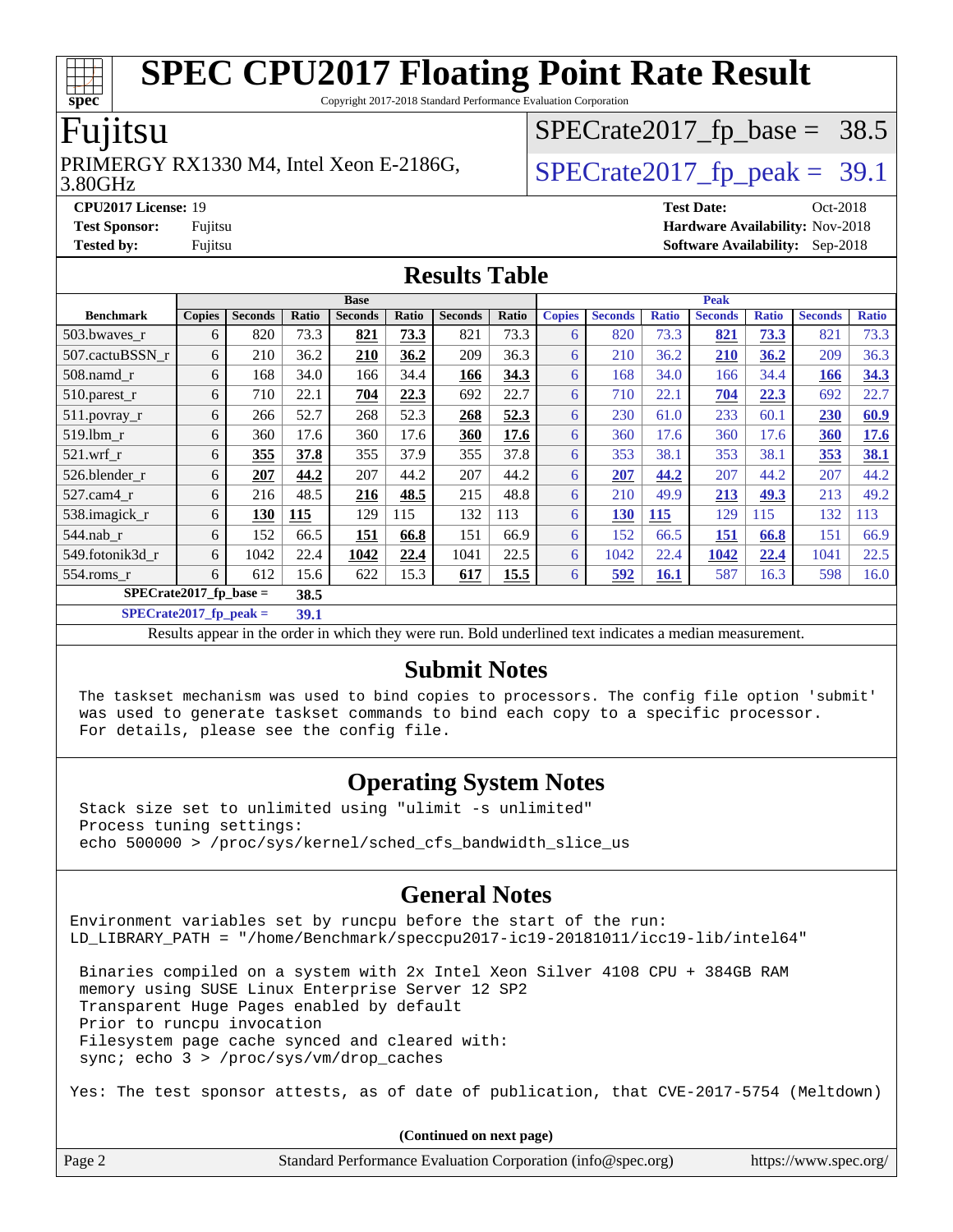Copyright 2017-2018 Standard Performance Evaluation Corporation

### Fujitsu

**[spec](http://www.spec.org/)**

3.80GHz PRIMERGY RX1330 M4, Intel Xeon E-2186G,  $\vert$  [SPECrate2017\\_fp\\_peak =](http://www.spec.org/auto/cpu2017/Docs/result-fields.html#SPECrate2017fppeak) 39.1

 $SPECTate2017_fp\_base = 38.5$ 

**[Tested by:](http://www.spec.org/auto/cpu2017/Docs/result-fields.html#Testedby)** Fujitsu **[Software Availability:](http://www.spec.org/auto/cpu2017/Docs/result-fields.html#SoftwareAvailability)** Sep-2018

**[CPU2017 License:](http://www.spec.org/auto/cpu2017/Docs/result-fields.html#CPU2017License)** 19 **[Test Date:](http://www.spec.org/auto/cpu2017/Docs/result-fields.html#TestDate)** Oct-2018 **[Test Sponsor:](http://www.spec.org/auto/cpu2017/Docs/result-fields.html#TestSponsor)** Fujitsu **Fundal** Fujitsu **[Hardware Availability:](http://www.spec.org/auto/cpu2017/Docs/result-fields.html#HardwareAvailability)** Nov-2018

#### **[General Notes \(Continued\)](http://www.spec.org/auto/cpu2017/Docs/result-fields.html#GeneralNotes)**

is mitigated in the system as tested and documented. Yes: The test sponsor attests, as of date of publication, that CVE-2017-5753 (Spectre variant 1) is mitigated in the system as tested and documented. Yes: The test sponsor attests, as of date of publication, that CVE-2017-5715 (Spectre variant 2) is mitigated in the system as tested and documented.

#### **[Platform Notes](http://www.spec.org/auto/cpu2017/Docs/result-fields.html#PlatformNotes)**

Page 3 Standard Performance Evaluation Corporation [\(info@spec.org\)](mailto:info@spec.org) <https://www.spec.org/> BIOS configuration: Hyper-Threading = Disabled Software Guard Extensions (SGX) = Disabled Fan Control = Full Race To Halt (RTH) = Disabled Energy Efficient Turbo = Disabled DMI Link ASPM Control = Disabled Package C-State Un-demotion = Enabled Native PCIE Enable = Disabled Sysinfo program /home/Benchmark/speccpu2017-ic19-20181011/bin/sysinfo Rev: r5797 of 2017-06-14 96c45e4568ad54c135fd618bcc091c0f running on RX1330M4 Mon Oct 15 18:05:13 2018 SUT (System Under Test) info as seen by some common utilities. For more information on this section, see <https://www.spec.org/cpu2017/Docs/config.html#sysinfo> From /proc/cpuinfo model name : Intel(R) Xeon(R) E-2186G CPU @ 3.80GHz 1 "physical id"s (chips) 6 "processors" cores, siblings (Caution: counting these is hw and system dependent. The following excerpts from /proc/cpuinfo might not be reliable. Use with caution.) cpu cores : 6 siblings : 6 physical 0: cores 0 1 2 3 4 5 From lscpu: Architecture: x86\_64 CPU op-mode(s): 32-bit, 64-bit Byte Order: Little Endian  $CPU(s):$  6 On-line CPU(s) list: 0-5 Thread(s) per core: 1 Core(s) per socket: 6 Socket(s): 1 NUMA node(s): 1 Vendor ID: GenuineIntel **(Continued on next page)**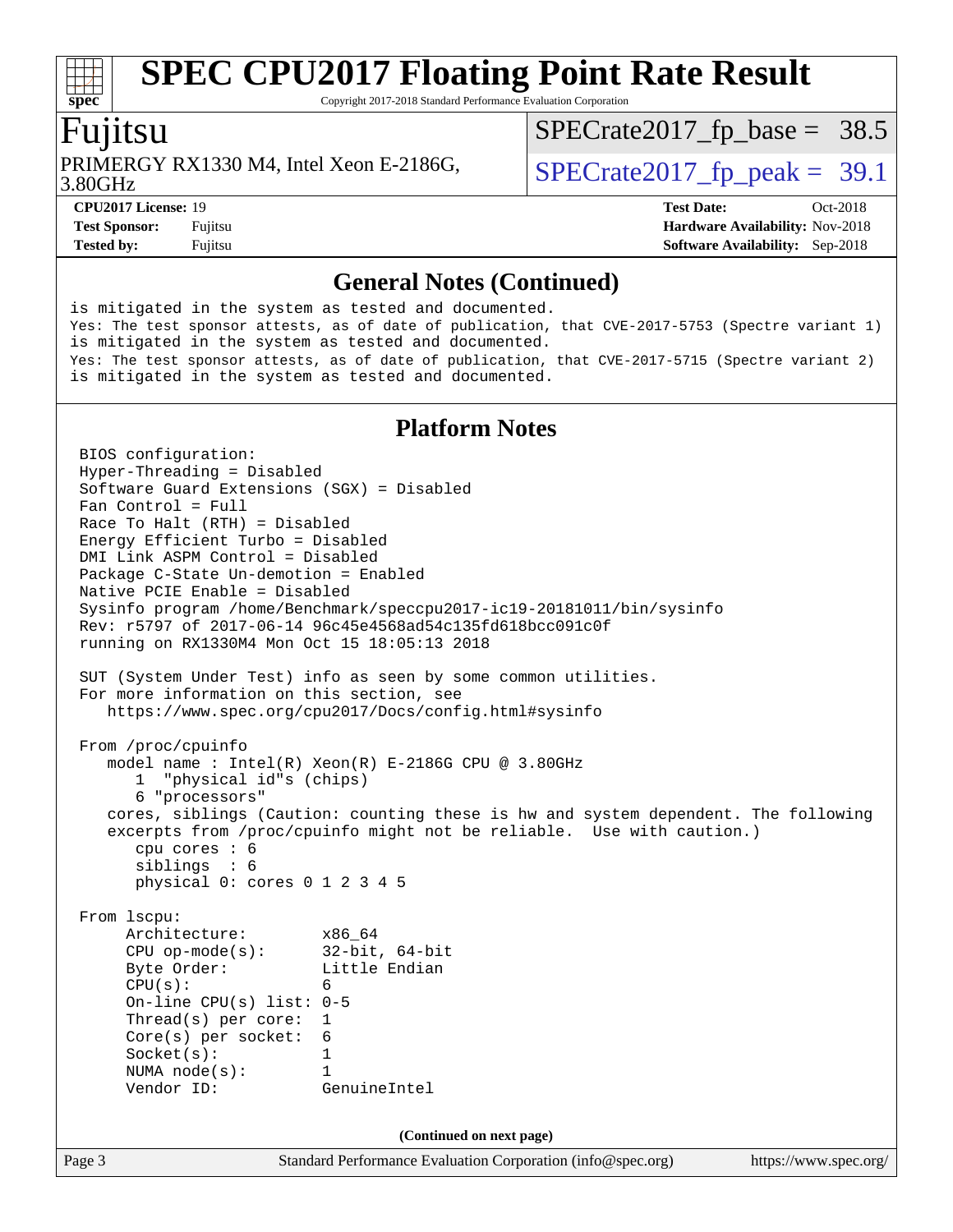Copyright 2017-2018 Standard Performance Evaluation Corporation

### Fujitsu

**[spec](http://www.spec.org/)**

3.80GHz PRIMERGY RX1330 M4, Intel Xeon E-2186G,  $\vert$  [SPECrate2017\\_fp\\_peak =](http://www.spec.org/auto/cpu2017/Docs/result-fields.html#SPECrate2017fppeak) 39.1

 $SPECTate2017_fp\_base = 38.5$ 

**[Tested by:](http://www.spec.org/auto/cpu2017/Docs/result-fields.html#Testedby)** Fujitsu **[Software Availability:](http://www.spec.org/auto/cpu2017/Docs/result-fields.html#SoftwareAvailability)** Sep-2018

**[CPU2017 License:](http://www.spec.org/auto/cpu2017/Docs/result-fields.html#CPU2017License)** 19 **[Test Date:](http://www.spec.org/auto/cpu2017/Docs/result-fields.html#TestDate)** Oct-2018 **[Test Sponsor:](http://www.spec.org/auto/cpu2017/Docs/result-fields.html#TestSponsor)** Fujitsu **[Hardware Availability:](http://www.spec.org/auto/cpu2017/Docs/result-fields.html#HardwareAvailability)** Nov-2018

#### **[Platform Notes \(Continued\)](http://www.spec.org/auto/cpu2017/Docs/result-fields.html#PlatformNotes)**

 CPU family: 6 Model: 158 Model name: Intel(R) Xeon(R) E-2186G CPU @ 3.80GHz Stepping: 10 CPU MHz: 3800.000 CPU max MHz: 4700.0000 CPU min MHz: 800.0000 BogoMIPS: 7584.00 Virtualization: VT-x L1d cache: 32K L1i cache: 32K L2 cache: 256K L3 cache: 12288K NUMA node0 CPU(s): 0-5 Flags: fpu vme de pse tsc msr pae mce cx8 apic sep mtrr pge mca cmov pat pse36 clflush dts acpi mmx fxsr sse sse2 ss ht tm pbe syscall nx pdpe1gb rdtscp lm constant\_tsc art arch\_perfmon pebs bts rep\_good nopl xtopology nonstop\_tsc cpuid aperfmperf tsc\_known\_freq pni pclmulqdq dtes64 monitor ds\_cpl vmx smx est tm2 ssse3 sdbg fma cx16 xtpr pdcm pcid sse4\_1 sse4\_2 x2apic movbe popcnt tsc\_deadline\_timer aes xsave avx f16c rdrand lahf\_lm abm 3dnowprefetch cpuid\_fault epb invpcid\_single pti tpr\_shadow vnmi flexpriority ept vpid fsgsbase tsc\_adjust bmi1 hle avx2 smep bmi2 erms invpcid rtm mpx rdseed adx smap clflushopt intel\_pt xsaveopt xsavec xgetbv1 xsaves ibpb ibrs stibp dtherm ida arat pln pts hwp hwp\_notify hwp\_act\_window hwp\_epp ssbd /proc/cpuinfo cache data cache size : 12288 KB From numactl --hardware WARNING: a numactl 'node' might or might not correspond to a physical chip. available: 1 nodes (0) node 0 cpus: 0 1 2 3 4 5 node 0 size: 63915 MB node 0 free: 63431 MB node distances: node 0 0: 10 From /proc/meminfo MemTotal: 65449492 kB HugePages\_Total: 0 Hugepagesize: 2048 kB From /etc/\*release\* /etc/\*version\* os-release: NAME="SLES" VERSION="15" **(Continued on next page)**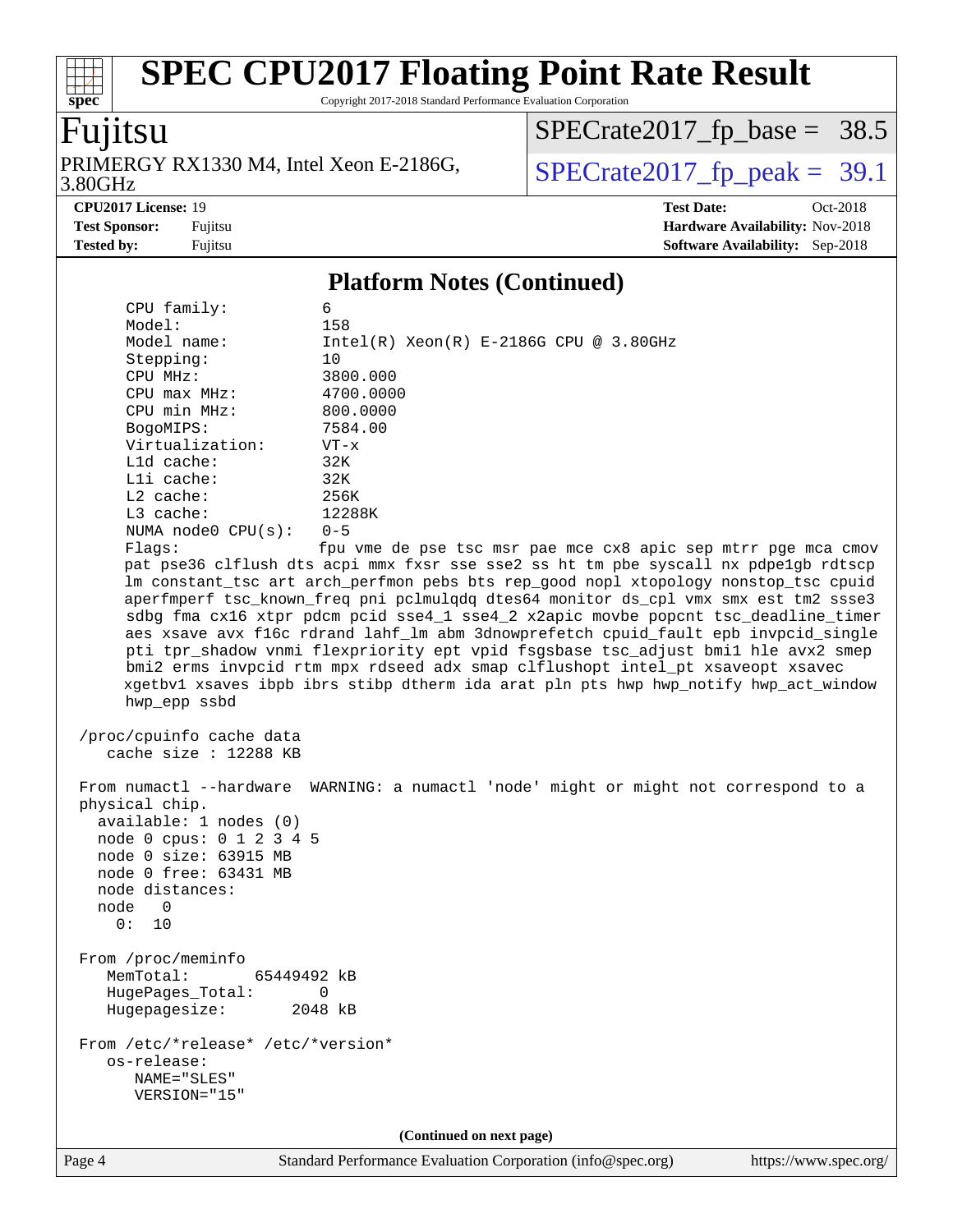Copyright 2017-2018 Standard Performance Evaluation Corporation

### Fujitsu

**[spec](http://www.spec.org/)**

3.80GHz PRIMERGY RX1330 M4, Intel Xeon E-2186G,  $\vert$  [SPECrate2017\\_fp\\_peak =](http://www.spec.org/auto/cpu2017/Docs/result-fields.html#SPECrate2017fppeak) 39.1

 $SPECrate2017_fp\_base = 38.5$ 

**[CPU2017 License:](http://www.spec.org/auto/cpu2017/Docs/result-fields.html#CPU2017License)** 19 **[Test Date:](http://www.spec.org/auto/cpu2017/Docs/result-fields.html#TestDate)** Oct-2018 **[Test Sponsor:](http://www.spec.org/auto/cpu2017/Docs/result-fields.html#TestSponsor)** Fujitsu **[Hardware Availability:](http://www.spec.org/auto/cpu2017/Docs/result-fields.html#HardwareAvailability)** Nov-2018 **[Tested by:](http://www.spec.org/auto/cpu2017/Docs/result-fields.html#Testedby)** Fujitsu **[Software Availability:](http://www.spec.org/auto/cpu2017/Docs/result-fields.html#SoftwareAvailability)** Sep-2018

#### **[Platform Notes \(Continued\)](http://www.spec.org/auto/cpu2017/Docs/result-fields.html#PlatformNotes)**

 VERSION\_ID="15" PRETTY\_NAME="SUSE Linux Enterprise Server 15" ID="sles" ID\_LIKE="suse" ANSI\_COLOR="0;32" CPE\_NAME="cpe:/o:suse:sles:15"

uname -a:

 Linux RX1330M4 4.12.14-23-default #1 SMP Tue May 29 21:04:44 UTC 2018 (cd0437b) x86\_64 x86\_64 x86\_64 GNU/Linux

run-level 3 Oct 15 18:04

 SPEC is set to: /home/Benchmark/speccpu2017-ic19-20181011 Filesystem Type Size Used Avail Use% Mounted on /dev/sda10 xfs 113G 16G 98G 15% /home

 Additional information from dmidecode follows. WARNING: Use caution when you interpret this section. The 'dmidecode' program reads system data which is "intended to allow hardware to be accurately determined", but the intent may not be met, as there are frequent changes to hardware, firmware, and the "DMTF SMBIOS" standard. BIOS FUJITSU // American Megatrends Inc. V5.0.0.13 R1.0.0 for D3675-A1x 09/14/2018 Memory: 4x SK Hynix HMA82GU7CJR8N-VK 16 GB 2 rank 2667

(End of data from sysinfo program)

#### **[Compiler Version Notes](http://www.spec.org/auto/cpu2017/Docs/result-fields.html#CompilerVersionNotes)**

| Page 5                                 | Standard Performance Evaluation Corporation (info@spec.org)     | https://www.spec.org/ |
|----------------------------------------|-----------------------------------------------------------------|-----------------------|
|                                        | (Continued on next page)                                        |                       |
|                                        | CXXC 508. namd $r(base)$ 510. parest $r(base)$                  |                       |
| icc (ICC) 19.0.0.117 20180804          | Copyright (C) 1985-2018 Intel Corporation. All rights reserved. |                       |
| CC.                                    | 519.1bm $r$ (peak) 538.imagick $r$ (peak) 544.nab $r$ (peak)    |                       |
| $\text{icc}$ (ICC) 19.0.0.117 20180804 | Copyright (C) 1985-2018 Intel Corporation. All rights reserved. |                       |
| CC.                                    | 519.1bm r(base) 538.imagick r(base) 544.nab r(base)             |                       |
|                                        |                                                                 |                       |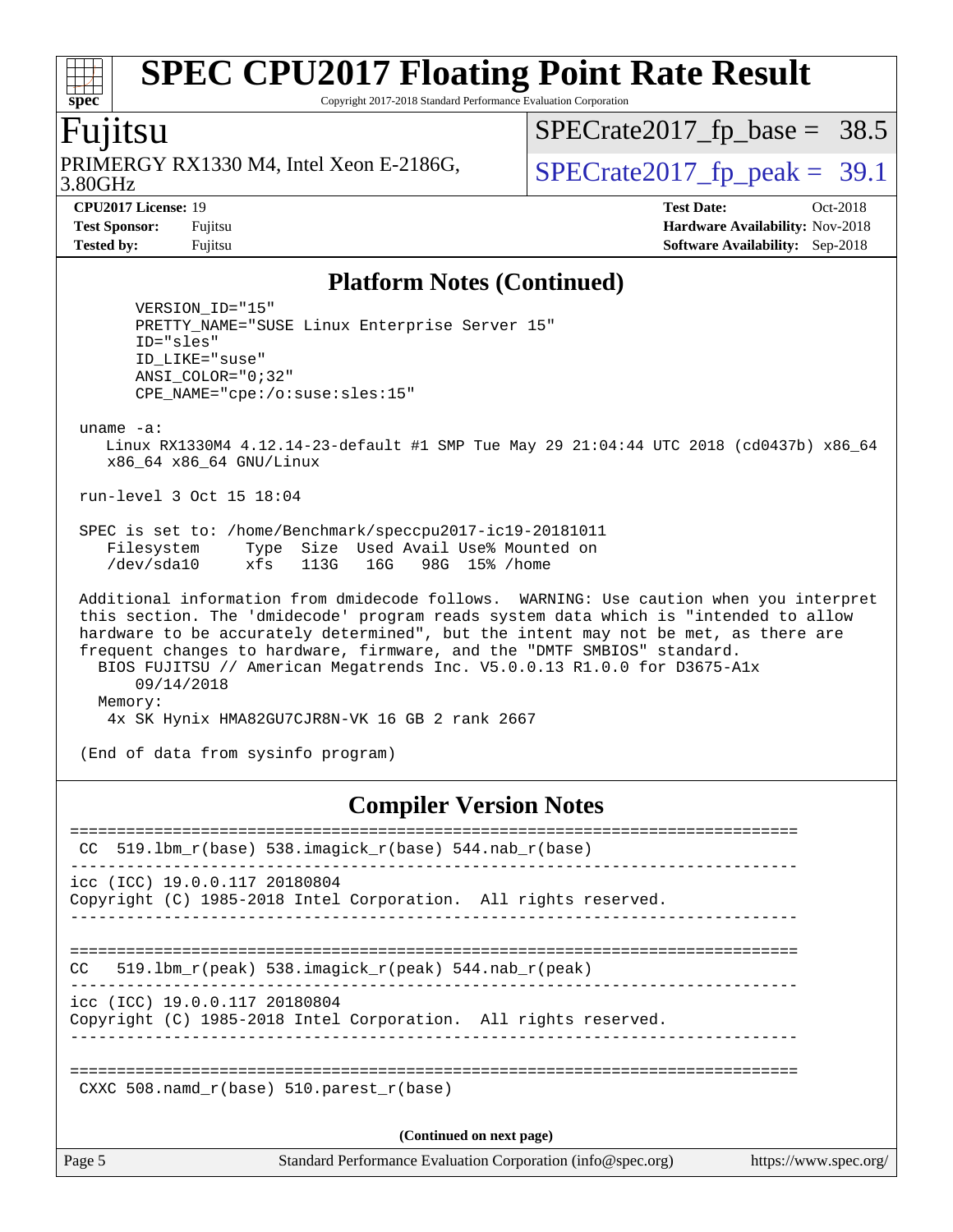Copyright 2017-2018 Standard Performance Evaluation Corporation

### Fujitsu

**[spec](http://www.spec.org/)**

 $+\ +$ 

3.80GHz PRIMERGY RX1330 M4, Intel Xeon E-2186G,  $\overline{SPECrate2017\_fp\_peak} = 39.1$ 

[SPECrate2017\\_fp\\_base =](http://www.spec.org/auto/cpu2017/Docs/result-fields.html#SPECrate2017fpbase) 38.5

**[CPU2017 License:](http://www.spec.org/auto/cpu2017/Docs/result-fields.html#CPU2017License)** 19 **[Test Date:](http://www.spec.org/auto/cpu2017/Docs/result-fields.html#TestDate)** Oct-2018 **[Test Sponsor:](http://www.spec.org/auto/cpu2017/Docs/result-fields.html#TestSponsor)** Fujitsu **[Hardware Availability:](http://www.spec.org/auto/cpu2017/Docs/result-fields.html#HardwareAvailability)** Nov-2018 **[Tested by:](http://www.spec.org/auto/cpu2017/Docs/result-fields.html#Testedby)** Fujitsu **[Software Availability:](http://www.spec.org/auto/cpu2017/Docs/result-fields.html#SoftwareAvailability)** Sep-2018

### **[Compiler Version Notes \(Continued\)](http://www.spec.org/auto/cpu2017/Docs/result-fields.html#CompilerVersionNotes)**

| icpc (ICC) 19.0.0.117 20180804<br>Copyright (C) 1985-2018 Intel Corporation. All rights reserved.                                                                                                     |                                                                            |  |  |  |  |
|-------------------------------------------------------------------------------------------------------------------------------------------------------------------------------------------------------|----------------------------------------------------------------------------|--|--|--|--|
| CXXC 508.namd_r(peak) 510.parest_r(peak)                                                                                                                                                              |                                                                            |  |  |  |  |
| icpc (ICC) 19.0.0.117 20180804<br>Copyright (C) 1985-2018 Intel Corporation. All rights reserved.                                                                                                     |                                                                            |  |  |  |  |
| CC 511.povray_r(base) 526.blender_r(base)                                                                                                                                                             |                                                                            |  |  |  |  |
| icpc (ICC) 19.0.0.117 20180804<br>Copyright (C) 1985-2018 Intel Corporation. All rights reserved.<br>icc (ICC) 19.0.0.117 20180804                                                                    |                                                                            |  |  |  |  |
| Copyright (C) 1985-2018 Intel Corporation. All rights reserved.                                                                                                                                       |                                                                            |  |  |  |  |
| 511.povray_r(peak) 526.blender_r(peak)<br>CC.                                                                                                                                                         |                                                                            |  |  |  |  |
| icpc (ICC) 19.0.0.117 20180804<br>Copyright (C) 1985-2018 Intel Corporation. All rights reserved.<br>icc (ICC) 19.0.0.117 20180804<br>Copyright (C) 1985-2018 Intel Corporation. All rights reserved. |                                                                            |  |  |  |  |
| FC 507.cactuBSSN_r(base)                                                                                                                                                                              |                                                                            |  |  |  |  |
| icpc (ICC) 19.0.0.117 20180804<br>Copyright (C) 1985-2018 Intel Corporation. All rights reserved.<br>icc (ICC) 19.0.0.117 20180804                                                                    |                                                                            |  |  |  |  |
| Copyright (C) 1985-2018 Intel Corporation. All rights reserved.<br>ifort (IFORT) 19.0.0.117 20180804<br>Copyright (C) 1985-2018 Intel Corporation. All rights reserved.                               |                                                                            |  |  |  |  |
| 507.cactuBSSN_r(peak)<br>FC.                                                                                                                                                                          |                                                                            |  |  |  |  |
| icpc (ICC) 19.0.0.117 20180804<br>Copyright (C) 1985-2018 Intel Corporation. All rights reserved.<br>icc (ICC) 19.0.0.117 20180804                                                                    |                                                                            |  |  |  |  |
| (Continued on next page)                                                                                                                                                                              |                                                                            |  |  |  |  |
| $D_{\alpha\alpha\alpha}$ $\zeta$                                                                                                                                                                      | Standard Darfarmanas Evaluation Companion (info@enee are) bttps://www.enee |  |  |  |  |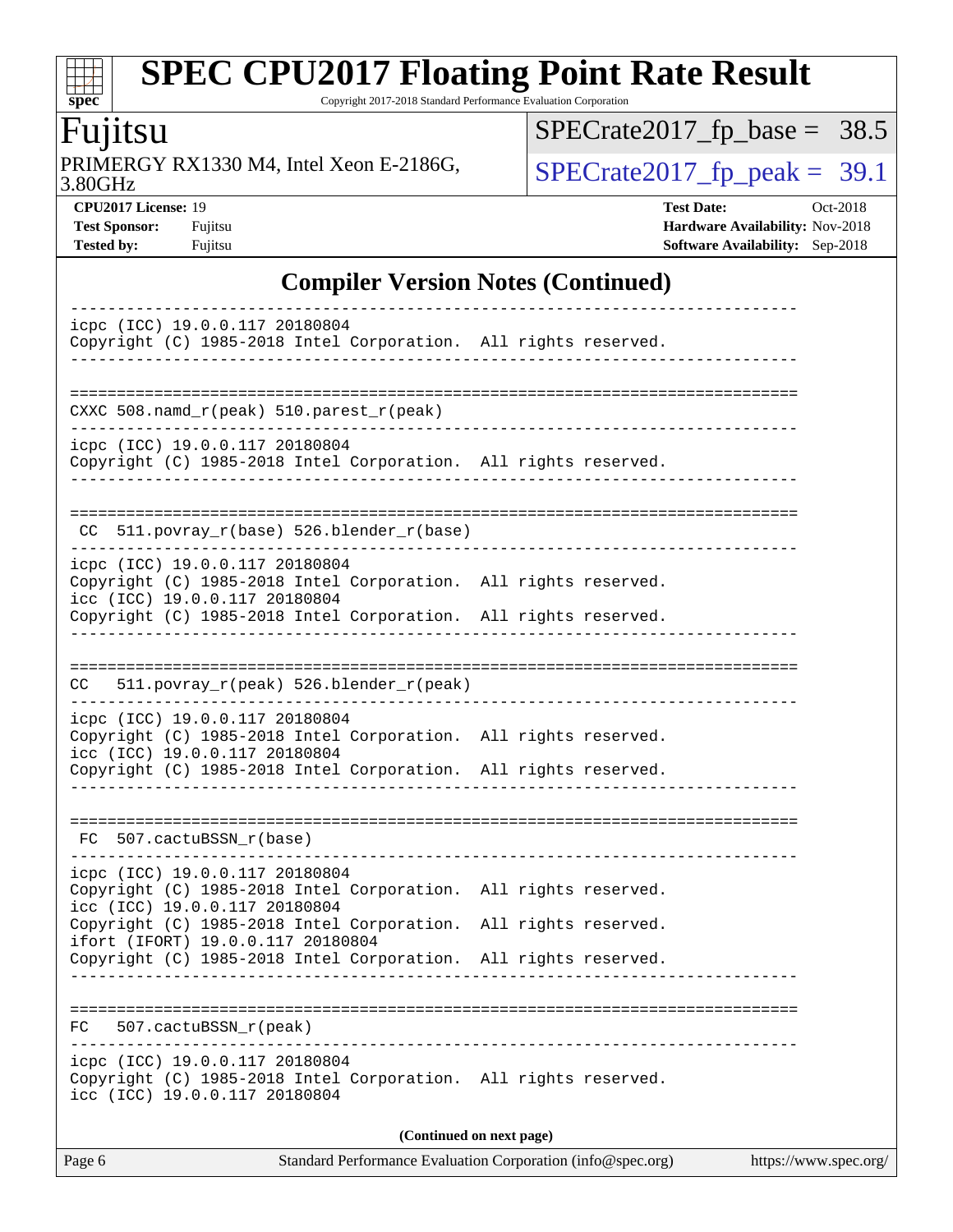Copyright 2017-2018 Standard Performance Evaluation Corporation

### Fujitsu

**[spec](http://www.spec.org/)**

dd h

3.80GHz PRIMERGY RX1330 M4, Intel Xeon E-2186G,  $\overline{SPECrate2017\_fp\_peak} = 39.1$ 

[SPECrate2017\\_fp\\_base =](http://www.spec.org/auto/cpu2017/Docs/result-fields.html#SPECrate2017fpbase) 38.5

**[Tested by:](http://www.spec.org/auto/cpu2017/Docs/result-fields.html#Testedby)** Fujitsu **[Software Availability:](http://www.spec.org/auto/cpu2017/Docs/result-fields.html#SoftwareAvailability)** Sep-2018

**[CPU2017 License:](http://www.spec.org/auto/cpu2017/Docs/result-fields.html#CPU2017License)** 19 **[Test Date:](http://www.spec.org/auto/cpu2017/Docs/result-fields.html#TestDate)** Oct-2018 **[Test Sponsor:](http://www.spec.org/auto/cpu2017/Docs/result-fields.html#TestSponsor)** Fujitsu **Fundal** Fujitsu **[Hardware Availability:](http://www.spec.org/auto/cpu2017/Docs/result-fields.html#HardwareAvailability)** Nov-2018

### **[Compiler Version Notes \(Continued\)](http://www.spec.org/auto/cpu2017/Docs/result-fields.html#CompilerVersionNotes)**

| Copyright (C) 1985-2018 Intel Corporation. All rights reserved.<br>ifort (IFORT) 19.0.0.117 20180804                                  |  |  |  |  |  |  |
|---------------------------------------------------------------------------------------------------------------------------------------|--|--|--|--|--|--|
| Copyright (C) 1985-2018 Intel Corporation. All rights reserved.                                                                       |  |  |  |  |  |  |
|                                                                                                                                       |  |  |  |  |  |  |
| FC 503.bwaves_r(base) 549.fotonik3d_r(base) 554.roms_r(base)                                                                          |  |  |  |  |  |  |
| ifort (IFORT) 19.0.0.117 20180804<br>Copyright (C) 1985-2018 Intel Corporation. All rights reserved.                                  |  |  |  |  |  |  |
| 503.bwaves_r(peak) 549.fotonik3d_r(peak) 554.roms_r(peak)<br>FC                                                                       |  |  |  |  |  |  |
| ifort (IFORT) 19.0.0.117 20180804<br>Copyright (C) 1985-2018 Intel Corporation. All rights reserved.                                  |  |  |  |  |  |  |
|                                                                                                                                       |  |  |  |  |  |  |
| $CC$ 521.wrf_r(base) 527.cam4_r(base)                                                                                                 |  |  |  |  |  |  |
| ifort (IFORT) 19.0.0.117 20180804<br>Copyright (C) 1985-2018 Intel Corporation. All rights reserved.<br>icc (ICC) 19.0.0.117 20180804 |  |  |  |  |  |  |
| Copyright (C) 1985-2018 Intel Corporation. All rights reserved.                                                                       |  |  |  |  |  |  |
|                                                                                                                                       |  |  |  |  |  |  |
| $521.wrf_r(peak) 527.cam4_r(peak)$<br>CC                                                                                              |  |  |  |  |  |  |
| ifort (IFORT) 19.0.0.117 20180804<br>Copyright (C) 1985-2018 Intel Corporation. All rights reserved.<br>icc (ICC) 19.0.0.117 20180804 |  |  |  |  |  |  |
| Copyright (C) 1985-2018 Intel Corporation. All rights reserved.                                                                       |  |  |  |  |  |  |
|                                                                                                                                       |  |  |  |  |  |  |

### **[Base Compiler Invocation](http://www.spec.org/auto/cpu2017/Docs/result-fields.html#BaseCompilerInvocation)**

[C benchmarks](http://www.spec.org/auto/cpu2017/Docs/result-fields.html#Cbenchmarks): [icc -m64 -std=c11](http://www.spec.org/cpu2017/results/res2018q4/cpu2017-20181030-09448.flags.html#user_CCbase_intel_icc_64bit_c11_33ee0cdaae7deeeab2a9725423ba97205ce30f63b9926c2519791662299b76a0318f32ddfffdc46587804de3178b4f9328c46fa7c2b0cd779d7a61945c91cd35)

[C++ benchmarks:](http://www.spec.org/auto/cpu2017/Docs/result-fields.html#CXXbenchmarks) [icpc -m64](http://www.spec.org/cpu2017/results/res2018q4/cpu2017-20181030-09448.flags.html#user_CXXbase_intel_icpc_64bit_4ecb2543ae3f1412ef961e0650ca070fec7b7afdcd6ed48761b84423119d1bf6bdf5cad15b44d48e7256388bc77273b966e5eb805aefd121eb22e9299b2ec9d9)

**(Continued on next page)**

Page 7 Standard Performance Evaluation Corporation [\(info@spec.org\)](mailto:info@spec.org) <https://www.spec.org/>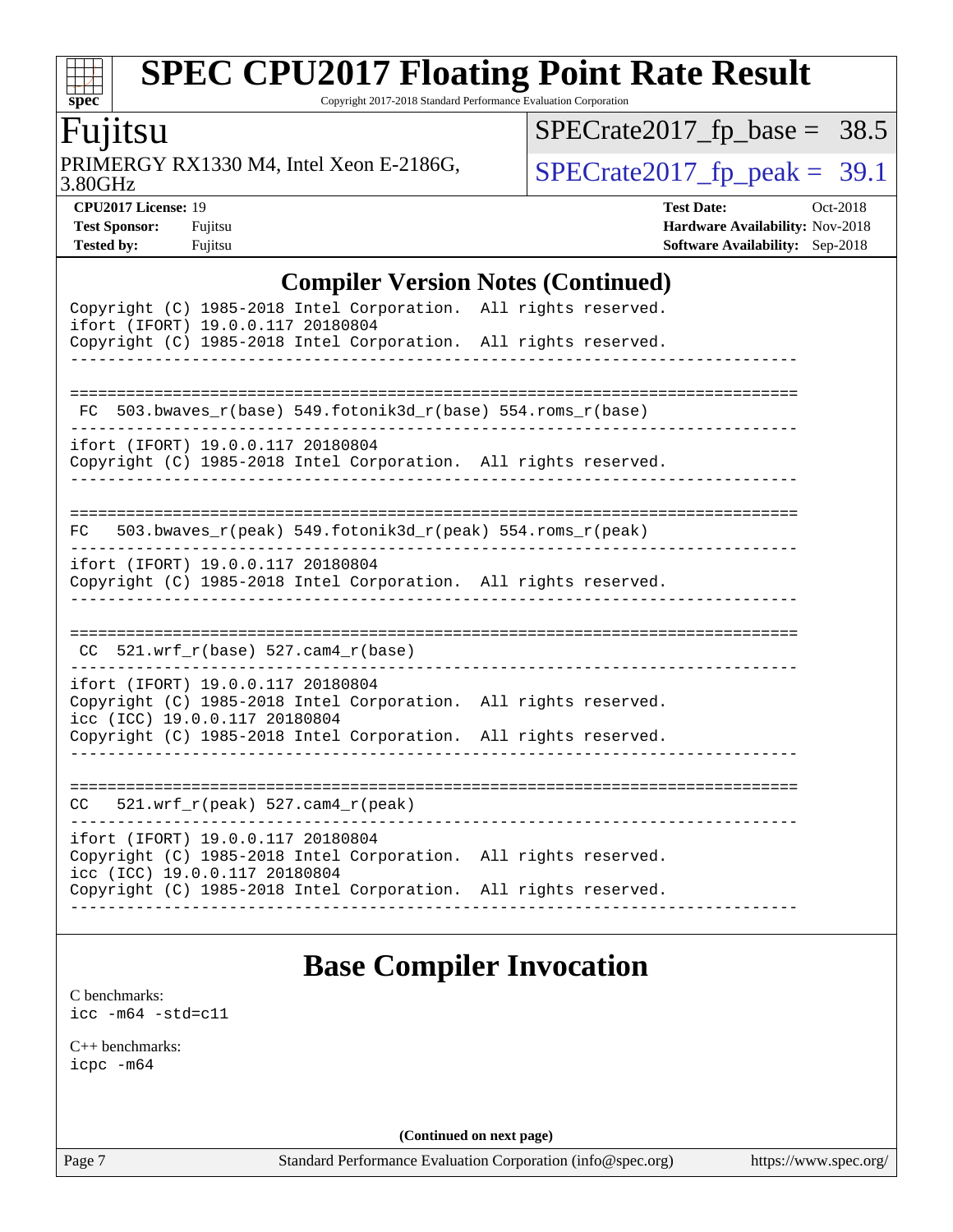# **[spec](http://www.spec.org/)**

## **[SPEC CPU2017 Floating Point Rate Result](http://www.spec.org/auto/cpu2017/Docs/result-fields.html#SPECCPU2017FloatingPointRateResult)**

Copyright 2017-2018 Standard Performance Evaluation Corporation

### Fujitsu

3.80GHz PRIMERGY RX1330 M4, Intel Xeon E-2186G,  $\vert$  [SPECrate2017\\_fp\\_peak =](http://www.spec.org/auto/cpu2017/Docs/result-fields.html#SPECrate2017fppeak) 39.1

 $SPECrate2017_fp\_base = 38.5$ 

**[Tested by:](http://www.spec.org/auto/cpu2017/Docs/result-fields.html#Testedby)** Fujitsu **[Software Availability:](http://www.spec.org/auto/cpu2017/Docs/result-fields.html#SoftwareAvailability)** Sep-2018

**[CPU2017 License:](http://www.spec.org/auto/cpu2017/Docs/result-fields.html#CPU2017License)** 19 **[Test Date:](http://www.spec.org/auto/cpu2017/Docs/result-fields.html#TestDate)** Oct-2018 **[Test Sponsor:](http://www.spec.org/auto/cpu2017/Docs/result-fields.html#TestSponsor)** Fujitsu **[Hardware Availability:](http://www.spec.org/auto/cpu2017/Docs/result-fields.html#HardwareAvailability)** Nov-2018

### **[Base Compiler Invocation \(Continued\)](http://www.spec.org/auto/cpu2017/Docs/result-fields.html#BaseCompilerInvocation)**

[Fortran benchmarks](http://www.spec.org/auto/cpu2017/Docs/result-fields.html#Fortranbenchmarks): [ifort -m64](http://www.spec.org/cpu2017/results/res2018q4/cpu2017-20181030-09448.flags.html#user_FCbase_intel_ifort_64bit_24f2bb282fbaeffd6157abe4f878425411749daecae9a33200eee2bee2fe76f3b89351d69a8130dd5949958ce389cf37ff59a95e7a40d588e8d3a57e0c3fd751)

[Benchmarks using both Fortran and C](http://www.spec.org/auto/cpu2017/Docs/result-fields.html#BenchmarksusingbothFortranandC): [ifort -m64](http://www.spec.org/cpu2017/results/res2018q4/cpu2017-20181030-09448.flags.html#user_CC_FCbase_intel_ifort_64bit_24f2bb282fbaeffd6157abe4f878425411749daecae9a33200eee2bee2fe76f3b89351d69a8130dd5949958ce389cf37ff59a95e7a40d588e8d3a57e0c3fd751) [icc -m64 -std=c11](http://www.spec.org/cpu2017/results/res2018q4/cpu2017-20181030-09448.flags.html#user_CC_FCbase_intel_icc_64bit_c11_33ee0cdaae7deeeab2a9725423ba97205ce30f63b9926c2519791662299b76a0318f32ddfffdc46587804de3178b4f9328c46fa7c2b0cd779d7a61945c91cd35)

[Benchmarks using both C and C++](http://www.spec.org/auto/cpu2017/Docs/result-fields.html#BenchmarksusingbothCandCXX): [icpc -m64](http://www.spec.org/cpu2017/results/res2018q4/cpu2017-20181030-09448.flags.html#user_CC_CXXbase_intel_icpc_64bit_4ecb2543ae3f1412ef961e0650ca070fec7b7afdcd6ed48761b84423119d1bf6bdf5cad15b44d48e7256388bc77273b966e5eb805aefd121eb22e9299b2ec9d9) [icc -m64 -std=c11](http://www.spec.org/cpu2017/results/res2018q4/cpu2017-20181030-09448.flags.html#user_CC_CXXbase_intel_icc_64bit_c11_33ee0cdaae7deeeab2a9725423ba97205ce30f63b9926c2519791662299b76a0318f32ddfffdc46587804de3178b4f9328c46fa7c2b0cd779d7a61945c91cd35)

[Benchmarks using Fortran, C, and C++:](http://www.spec.org/auto/cpu2017/Docs/result-fields.html#BenchmarksusingFortranCandCXX) [icpc -m64](http://www.spec.org/cpu2017/results/res2018q4/cpu2017-20181030-09448.flags.html#user_CC_CXX_FCbase_intel_icpc_64bit_4ecb2543ae3f1412ef961e0650ca070fec7b7afdcd6ed48761b84423119d1bf6bdf5cad15b44d48e7256388bc77273b966e5eb805aefd121eb22e9299b2ec9d9) [icc -m64 -std=c11](http://www.spec.org/cpu2017/results/res2018q4/cpu2017-20181030-09448.flags.html#user_CC_CXX_FCbase_intel_icc_64bit_c11_33ee0cdaae7deeeab2a9725423ba97205ce30f63b9926c2519791662299b76a0318f32ddfffdc46587804de3178b4f9328c46fa7c2b0cd779d7a61945c91cd35) [ifort -m64](http://www.spec.org/cpu2017/results/res2018q4/cpu2017-20181030-09448.flags.html#user_CC_CXX_FCbase_intel_ifort_64bit_24f2bb282fbaeffd6157abe4f878425411749daecae9a33200eee2bee2fe76f3b89351d69a8130dd5949958ce389cf37ff59a95e7a40d588e8d3a57e0c3fd751)

### **[Base Portability Flags](http://www.spec.org/auto/cpu2017/Docs/result-fields.html#BasePortabilityFlags)**

 503.bwaves\_r: [-DSPEC\\_LP64](http://www.spec.org/cpu2017/results/res2018q4/cpu2017-20181030-09448.flags.html#suite_basePORTABILITY503_bwaves_r_DSPEC_LP64) 507.cactuBSSN\_r: [-DSPEC\\_LP64](http://www.spec.org/cpu2017/results/res2018q4/cpu2017-20181030-09448.flags.html#suite_basePORTABILITY507_cactuBSSN_r_DSPEC_LP64) 508.namd\_r: [-DSPEC\\_LP64](http://www.spec.org/cpu2017/results/res2018q4/cpu2017-20181030-09448.flags.html#suite_basePORTABILITY508_namd_r_DSPEC_LP64) 510.parest\_r: [-DSPEC\\_LP64](http://www.spec.org/cpu2017/results/res2018q4/cpu2017-20181030-09448.flags.html#suite_basePORTABILITY510_parest_r_DSPEC_LP64) 511.povray\_r: [-DSPEC\\_LP64](http://www.spec.org/cpu2017/results/res2018q4/cpu2017-20181030-09448.flags.html#suite_basePORTABILITY511_povray_r_DSPEC_LP64) 519.lbm\_r: [-DSPEC\\_LP64](http://www.spec.org/cpu2017/results/res2018q4/cpu2017-20181030-09448.flags.html#suite_basePORTABILITY519_lbm_r_DSPEC_LP64) 521.wrf\_r: [-DSPEC\\_LP64](http://www.spec.org/cpu2017/results/res2018q4/cpu2017-20181030-09448.flags.html#suite_basePORTABILITY521_wrf_r_DSPEC_LP64) [-DSPEC\\_CASE\\_FLAG](http://www.spec.org/cpu2017/results/res2018q4/cpu2017-20181030-09448.flags.html#b521.wrf_r_baseCPORTABILITY_DSPEC_CASE_FLAG) [-convert big\\_endian](http://www.spec.org/cpu2017/results/res2018q4/cpu2017-20181030-09448.flags.html#user_baseFPORTABILITY521_wrf_r_convert_big_endian_c3194028bc08c63ac5d04de18c48ce6d347e4e562e8892b8bdbdc0214820426deb8554edfa529a3fb25a586e65a3d812c835984020483e7e73212c4d31a38223) 526.blender\_r: [-DSPEC\\_LP64](http://www.spec.org/cpu2017/results/res2018q4/cpu2017-20181030-09448.flags.html#suite_basePORTABILITY526_blender_r_DSPEC_LP64) [-DSPEC\\_LINUX](http://www.spec.org/cpu2017/results/res2018q4/cpu2017-20181030-09448.flags.html#b526.blender_r_baseCPORTABILITY_DSPEC_LINUX) [-funsigned-char](http://www.spec.org/cpu2017/results/res2018q4/cpu2017-20181030-09448.flags.html#user_baseCPORTABILITY526_blender_r_force_uchar_40c60f00ab013830e2dd6774aeded3ff59883ba5a1fc5fc14077f794d777847726e2a5858cbc7672e36e1b067e7e5c1d9a74f7176df07886a243d7cc18edfe67) 527.cam4\_r: [-DSPEC\\_LP64](http://www.spec.org/cpu2017/results/res2018q4/cpu2017-20181030-09448.flags.html#suite_basePORTABILITY527_cam4_r_DSPEC_LP64) [-DSPEC\\_CASE\\_FLAG](http://www.spec.org/cpu2017/results/res2018q4/cpu2017-20181030-09448.flags.html#b527.cam4_r_baseCPORTABILITY_DSPEC_CASE_FLAG) 538.imagick\_r: [-DSPEC\\_LP64](http://www.spec.org/cpu2017/results/res2018q4/cpu2017-20181030-09448.flags.html#suite_basePORTABILITY538_imagick_r_DSPEC_LP64) 544.nab\_r: [-DSPEC\\_LP64](http://www.spec.org/cpu2017/results/res2018q4/cpu2017-20181030-09448.flags.html#suite_basePORTABILITY544_nab_r_DSPEC_LP64) 549.fotonik3d\_r: [-DSPEC\\_LP64](http://www.spec.org/cpu2017/results/res2018q4/cpu2017-20181030-09448.flags.html#suite_basePORTABILITY549_fotonik3d_r_DSPEC_LP64) 554.roms\_r: [-DSPEC\\_LP64](http://www.spec.org/cpu2017/results/res2018q4/cpu2017-20181030-09448.flags.html#suite_basePORTABILITY554_roms_r_DSPEC_LP64)

### **[Base Optimization Flags](http://www.spec.org/auto/cpu2017/Docs/result-fields.html#BaseOptimizationFlags)**

[C benchmarks](http://www.spec.org/auto/cpu2017/Docs/result-fields.html#Cbenchmarks): [-xCORE-AVX2](http://www.spec.org/cpu2017/results/res2018q4/cpu2017-20181030-09448.flags.html#user_CCbase_f-xCORE-AVX2) [-ipo](http://www.spec.org/cpu2017/results/res2018q4/cpu2017-20181030-09448.flags.html#user_CCbase_f-ipo) [-O3](http://www.spec.org/cpu2017/results/res2018q4/cpu2017-20181030-09448.flags.html#user_CCbase_f-O3) [-no-prec-div](http://www.spec.org/cpu2017/results/res2018q4/cpu2017-20181030-09448.flags.html#user_CCbase_f-no-prec-div) [-qopt-prefetch](http://www.spec.org/cpu2017/results/res2018q4/cpu2017-20181030-09448.flags.html#user_CCbase_f-qopt-prefetch) [-ffinite-math-only](http://www.spec.org/cpu2017/results/res2018q4/cpu2017-20181030-09448.flags.html#user_CCbase_f_finite_math_only_cb91587bd2077682c4b38af759c288ed7c732db004271a9512da14a4f8007909a5f1427ecbf1a0fb78ff2a814402c6114ac565ca162485bbcae155b5e4258871) [-qopt-mem-layout-trans=3](http://www.spec.org/cpu2017/results/res2018q4/cpu2017-20181030-09448.flags.html#user_CCbase_f-qopt-mem-layout-trans_de80db37974c74b1f0e20d883f0b675c88c3b01e9d123adea9b28688d64333345fb62bc4a798493513fdb68f60282f9a726aa07f478b2f7113531aecce732043) [C++ benchmarks:](http://www.spec.org/auto/cpu2017/Docs/result-fields.html#CXXbenchmarks) [-xCORE-AVX2](http://www.spec.org/cpu2017/results/res2018q4/cpu2017-20181030-09448.flags.html#user_CXXbase_f-xCORE-AVX2) [-ipo](http://www.spec.org/cpu2017/results/res2018q4/cpu2017-20181030-09448.flags.html#user_CXXbase_f-ipo) [-O3](http://www.spec.org/cpu2017/results/res2018q4/cpu2017-20181030-09448.flags.html#user_CXXbase_f-O3) [-no-prec-div](http://www.spec.org/cpu2017/results/res2018q4/cpu2017-20181030-09448.flags.html#user_CXXbase_f-no-prec-div) [-qopt-prefetch](http://www.spec.org/cpu2017/results/res2018q4/cpu2017-20181030-09448.flags.html#user_CXXbase_f-qopt-prefetch) [-ffinite-math-only](http://www.spec.org/cpu2017/results/res2018q4/cpu2017-20181030-09448.flags.html#user_CXXbase_f_finite_math_only_cb91587bd2077682c4b38af759c288ed7c732db004271a9512da14a4f8007909a5f1427ecbf1a0fb78ff2a814402c6114ac565ca162485bbcae155b5e4258871) [-qopt-mem-layout-trans=3](http://www.spec.org/cpu2017/results/res2018q4/cpu2017-20181030-09448.flags.html#user_CXXbase_f-qopt-mem-layout-trans_de80db37974c74b1f0e20d883f0b675c88c3b01e9d123adea9b28688d64333345fb62bc4a798493513fdb68f60282f9a726aa07f478b2f7113531aecce732043) [Fortran benchmarks](http://www.spec.org/auto/cpu2017/Docs/result-fields.html#Fortranbenchmarks): [-xCORE-AVX2](http://www.spec.org/cpu2017/results/res2018q4/cpu2017-20181030-09448.flags.html#user_FCbase_f-xCORE-AVX2) [-ipo](http://www.spec.org/cpu2017/results/res2018q4/cpu2017-20181030-09448.flags.html#user_FCbase_f-ipo) [-O3](http://www.spec.org/cpu2017/results/res2018q4/cpu2017-20181030-09448.flags.html#user_FCbase_f-O3) [-no-prec-div](http://www.spec.org/cpu2017/results/res2018q4/cpu2017-20181030-09448.flags.html#user_FCbase_f-no-prec-div) [-qopt-prefetch](http://www.spec.org/cpu2017/results/res2018q4/cpu2017-20181030-09448.flags.html#user_FCbase_f-qopt-prefetch) [-ffinite-math-only](http://www.spec.org/cpu2017/results/res2018q4/cpu2017-20181030-09448.flags.html#user_FCbase_f_finite_math_only_cb91587bd2077682c4b38af759c288ed7c732db004271a9512da14a4f8007909a5f1427ecbf1a0fb78ff2a814402c6114ac565ca162485bbcae155b5e4258871) [-qopt-mem-layout-trans=3](http://www.spec.org/cpu2017/results/res2018q4/cpu2017-20181030-09448.flags.html#user_FCbase_f-qopt-mem-layout-trans_de80db37974c74b1f0e20d883f0b675c88c3b01e9d123adea9b28688d64333345fb62bc4a798493513fdb68f60282f9a726aa07f478b2f7113531aecce732043) [-auto](http://www.spec.org/cpu2017/results/res2018q4/cpu2017-20181030-09448.flags.html#user_FCbase_f-auto) [-nostandard-realloc-lhs](http://www.spec.org/cpu2017/results/res2018q4/cpu2017-20181030-09448.flags.html#user_FCbase_f_2003_std_realloc_82b4557e90729c0f113870c07e44d33d6f5a304b4f63d4c15d2d0f1fab99f5daaed73bdb9275d9ae411527f28b936061aa8b9c8f2d63842963b95c9dd6426b8a)

**(Continued on next page)**

Page 8 Standard Performance Evaluation Corporation [\(info@spec.org\)](mailto:info@spec.org) <https://www.spec.org/>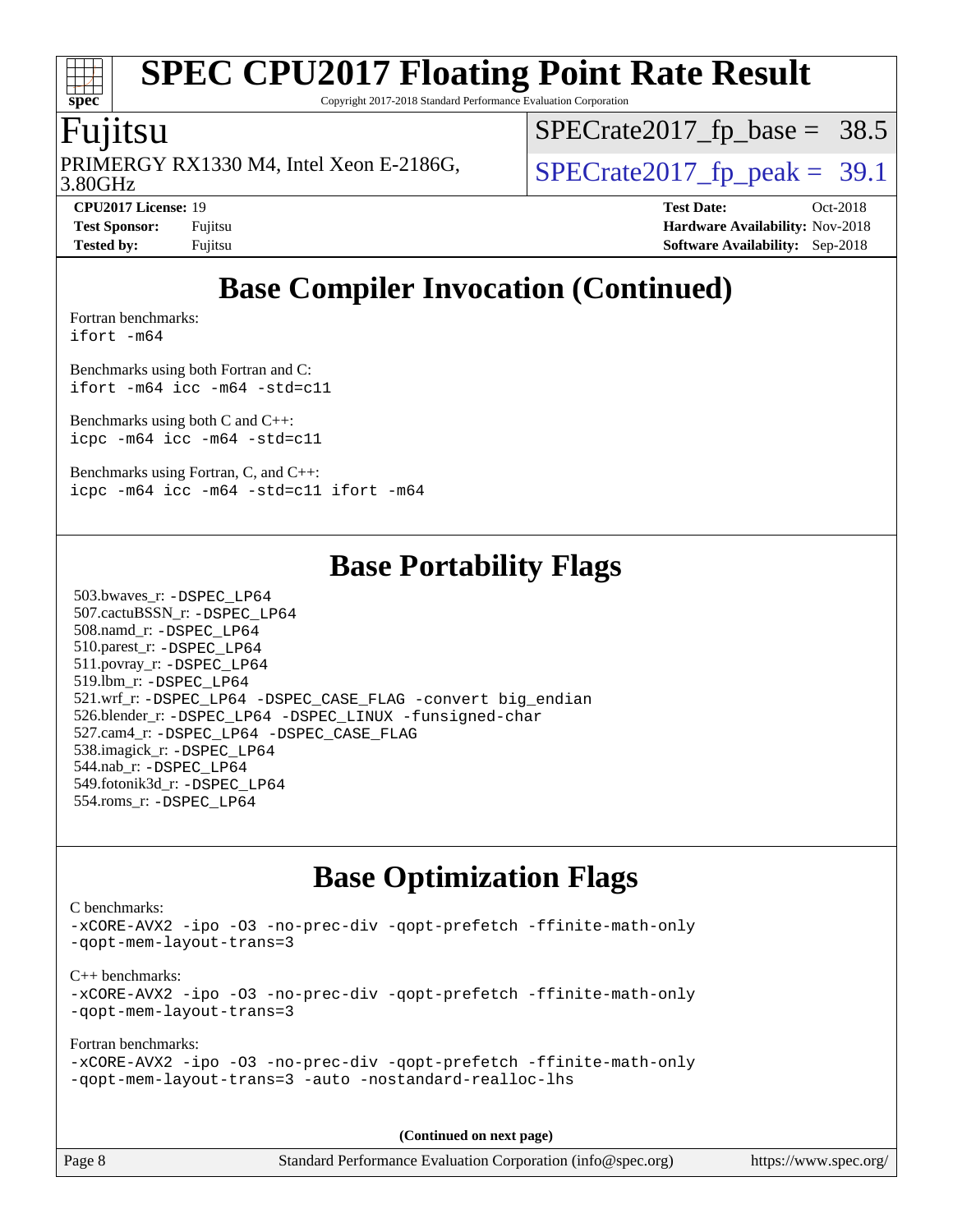# **[spec](http://www.spec.org/)**

## **[SPEC CPU2017 Floating Point Rate Result](http://www.spec.org/auto/cpu2017/Docs/result-fields.html#SPECCPU2017FloatingPointRateResult)**

Copyright 2017-2018 Standard Performance Evaluation Corporation

### Fujitsu

PRIMERGY RX1330 M4, Intel Xeon E-2186G,  $\vert$  [SPECrate2017\\_fp\\_peak =](http://www.spec.org/auto/cpu2017/Docs/result-fields.html#SPECrate2017fppeak) 39.1

 $SPECrate2017_fp\_base = 38.5$ 

3.80GHz

**[CPU2017 License:](http://www.spec.org/auto/cpu2017/Docs/result-fields.html#CPU2017License)** 19 **[Test Date:](http://www.spec.org/auto/cpu2017/Docs/result-fields.html#TestDate)** Oct-2018 **[Test Sponsor:](http://www.spec.org/auto/cpu2017/Docs/result-fields.html#TestSponsor)** Fujitsu **[Hardware Availability:](http://www.spec.org/auto/cpu2017/Docs/result-fields.html#HardwareAvailability)** Nov-2018 **[Tested by:](http://www.spec.org/auto/cpu2017/Docs/result-fields.html#Testedby)** Fujitsu **[Software Availability:](http://www.spec.org/auto/cpu2017/Docs/result-fields.html#SoftwareAvailability)** Sep-2018

### **[Base Optimization Flags \(Continued\)](http://www.spec.org/auto/cpu2017/Docs/result-fields.html#BaseOptimizationFlags)**

[Benchmarks using both Fortran and C](http://www.spec.org/auto/cpu2017/Docs/result-fields.html#BenchmarksusingbothFortranandC):

[-xCORE-AVX2](http://www.spec.org/cpu2017/results/res2018q4/cpu2017-20181030-09448.flags.html#user_CC_FCbase_f-xCORE-AVX2) [-ipo](http://www.spec.org/cpu2017/results/res2018q4/cpu2017-20181030-09448.flags.html#user_CC_FCbase_f-ipo) [-O3](http://www.spec.org/cpu2017/results/res2018q4/cpu2017-20181030-09448.flags.html#user_CC_FCbase_f-O3) [-no-prec-div](http://www.spec.org/cpu2017/results/res2018q4/cpu2017-20181030-09448.flags.html#user_CC_FCbase_f-no-prec-div) [-qopt-prefetch](http://www.spec.org/cpu2017/results/res2018q4/cpu2017-20181030-09448.flags.html#user_CC_FCbase_f-qopt-prefetch) [-ffinite-math-only](http://www.spec.org/cpu2017/results/res2018q4/cpu2017-20181030-09448.flags.html#user_CC_FCbase_f_finite_math_only_cb91587bd2077682c4b38af759c288ed7c732db004271a9512da14a4f8007909a5f1427ecbf1a0fb78ff2a814402c6114ac565ca162485bbcae155b5e4258871) [-qopt-mem-layout-trans=3](http://www.spec.org/cpu2017/results/res2018q4/cpu2017-20181030-09448.flags.html#user_CC_FCbase_f-qopt-mem-layout-trans_de80db37974c74b1f0e20d883f0b675c88c3b01e9d123adea9b28688d64333345fb62bc4a798493513fdb68f60282f9a726aa07f478b2f7113531aecce732043) [-auto](http://www.spec.org/cpu2017/results/res2018q4/cpu2017-20181030-09448.flags.html#user_CC_FCbase_f-auto) [-nostandard-realloc-lhs](http://www.spec.org/cpu2017/results/res2018q4/cpu2017-20181030-09448.flags.html#user_CC_FCbase_f_2003_std_realloc_82b4557e90729c0f113870c07e44d33d6f5a304b4f63d4c15d2d0f1fab99f5daaed73bdb9275d9ae411527f28b936061aa8b9c8f2d63842963b95c9dd6426b8a)

[Benchmarks using both C and C++](http://www.spec.org/auto/cpu2017/Docs/result-fields.html#BenchmarksusingbothCandCXX):

[-xCORE-AVX2](http://www.spec.org/cpu2017/results/res2018q4/cpu2017-20181030-09448.flags.html#user_CC_CXXbase_f-xCORE-AVX2) [-ipo](http://www.spec.org/cpu2017/results/res2018q4/cpu2017-20181030-09448.flags.html#user_CC_CXXbase_f-ipo) [-O3](http://www.spec.org/cpu2017/results/res2018q4/cpu2017-20181030-09448.flags.html#user_CC_CXXbase_f-O3) [-no-prec-div](http://www.spec.org/cpu2017/results/res2018q4/cpu2017-20181030-09448.flags.html#user_CC_CXXbase_f-no-prec-div) [-qopt-prefetch](http://www.spec.org/cpu2017/results/res2018q4/cpu2017-20181030-09448.flags.html#user_CC_CXXbase_f-qopt-prefetch) [-ffinite-math-only](http://www.spec.org/cpu2017/results/res2018q4/cpu2017-20181030-09448.flags.html#user_CC_CXXbase_f_finite_math_only_cb91587bd2077682c4b38af759c288ed7c732db004271a9512da14a4f8007909a5f1427ecbf1a0fb78ff2a814402c6114ac565ca162485bbcae155b5e4258871) [-qopt-mem-layout-trans=3](http://www.spec.org/cpu2017/results/res2018q4/cpu2017-20181030-09448.flags.html#user_CC_CXXbase_f-qopt-mem-layout-trans_de80db37974c74b1f0e20d883f0b675c88c3b01e9d123adea9b28688d64333345fb62bc4a798493513fdb68f60282f9a726aa07f478b2f7113531aecce732043)

[Benchmarks using Fortran, C, and C++:](http://www.spec.org/auto/cpu2017/Docs/result-fields.html#BenchmarksusingFortranCandCXX)

[-xCORE-AVX2](http://www.spec.org/cpu2017/results/res2018q4/cpu2017-20181030-09448.flags.html#user_CC_CXX_FCbase_f-xCORE-AVX2) [-ipo](http://www.spec.org/cpu2017/results/res2018q4/cpu2017-20181030-09448.flags.html#user_CC_CXX_FCbase_f-ipo) [-O3](http://www.spec.org/cpu2017/results/res2018q4/cpu2017-20181030-09448.flags.html#user_CC_CXX_FCbase_f-O3) [-no-prec-div](http://www.spec.org/cpu2017/results/res2018q4/cpu2017-20181030-09448.flags.html#user_CC_CXX_FCbase_f-no-prec-div) [-qopt-prefetch](http://www.spec.org/cpu2017/results/res2018q4/cpu2017-20181030-09448.flags.html#user_CC_CXX_FCbase_f-qopt-prefetch) [-ffinite-math-only](http://www.spec.org/cpu2017/results/res2018q4/cpu2017-20181030-09448.flags.html#user_CC_CXX_FCbase_f_finite_math_only_cb91587bd2077682c4b38af759c288ed7c732db004271a9512da14a4f8007909a5f1427ecbf1a0fb78ff2a814402c6114ac565ca162485bbcae155b5e4258871) [-qopt-mem-layout-trans=3](http://www.spec.org/cpu2017/results/res2018q4/cpu2017-20181030-09448.flags.html#user_CC_CXX_FCbase_f-qopt-mem-layout-trans_de80db37974c74b1f0e20d883f0b675c88c3b01e9d123adea9b28688d64333345fb62bc4a798493513fdb68f60282f9a726aa07f478b2f7113531aecce732043) [-auto](http://www.spec.org/cpu2017/results/res2018q4/cpu2017-20181030-09448.flags.html#user_CC_CXX_FCbase_f-auto) [-nostandard-realloc-lhs](http://www.spec.org/cpu2017/results/res2018q4/cpu2017-20181030-09448.flags.html#user_CC_CXX_FCbase_f_2003_std_realloc_82b4557e90729c0f113870c07e44d33d6f5a304b4f63d4c15d2d0f1fab99f5daaed73bdb9275d9ae411527f28b936061aa8b9c8f2d63842963b95c9dd6426b8a)

### **[Peak Compiler Invocation](http://www.spec.org/auto/cpu2017/Docs/result-fields.html#PeakCompilerInvocation)**

[C benchmarks](http://www.spec.org/auto/cpu2017/Docs/result-fields.html#Cbenchmarks): [icc -m64 -std=c11](http://www.spec.org/cpu2017/results/res2018q4/cpu2017-20181030-09448.flags.html#user_CCpeak_intel_icc_64bit_c11_33ee0cdaae7deeeab2a9725423ba97205ce30f63b9926c2519791662299b76a0318f32ddfffdc46587804de3178b4f9328c46fa7c2b0cd779d7a61945c91cd35)

[C++ benchmarks:](http://www.spec.org/auto/cpu2017/Docs/result-fields.html#CXXbenchmarks) [icpc -m64](http://www.spec.org/cpu2017/results/res2018q4/cpu2017-20181030-09448.flags.html#user_CXXpeak_intel_icpc_64bit_4ecb2543ae3f1412ef961e0650ca070fec7b7afdcd6ed48761b84423119d1bf6bdf5cad15b44d48e7256388bc77273b966e5eb805aefd121eb22e9299b2ec9d9)

[Fortran benchmarks](http://www.spec.org/auto/cpu2017/Docs/result-fields.html#Fortranbenchmarks): [ifort -m64](http://www.spec.org/cpu2017/results/res2018q4/cpu2017-20181030-09448.flags.html#user_FCpeak_intel_ifort_64bit_24f2bb282fbaeffd6157abe4f878425411749daecae9a33200eee2bee2fe76f3b89351d69a8130dd5949958ce389cf37ff59a95e7a40d588e8d3a57e0c3fd751)

[Benchmarks using both Fortran and C](http://www.spec.org/auto/cpu2017/Docs/result-fields.html#BenchmarksusingbothFortranandC): [ifort -m64](http://www.spec.org/cpu2017/results/res2018q4/cpu2017-20181030-09448.flags.html#user_CC_FCpeak_intel_ifort_64bit_24f2bb282fbaeffd6157abe4f878425411749daecae9a33200eee2bee2fe76f3b89351d69a8130dd5949958ce389cf37ff59a95e7a40d588e8d3a57e0c3fd751) [icc -m64 -std=c11](http://www.spec.org/cpu2017/results/res2018q4/cpu2017-20181030-09448.flags.html#user_CC_FCpeak_intel_icc_64bit_c11_33ee0cdaae7deeeab2a9725423ba97205ce30f63b9926c2519791662299b76a0318f32ddfffdc46587804de3178b4f9328c46fa7c2b0cd779d7a61945c91cd35)

[Benchmarks using both C and C++](http://www.spec.org/auto/cpu2017/Docs/result-fields.html#BenchmarksusingbothCandCXX): [icpc -m64](http://www.spec.org/cpu2017/results/res2018q4/cpu2017-20181030-09448.flags.html#user_CC_CXXpeak_intel_icpc_64bit_4ecb2543ae3f1412ef961e0650ca070fec7b7afdcd6ed48761b84423119d1bf6bdf5cad15b44d48e7256388bc77273b966e5eb805aefd121eb22e9299b2ec9d9) [icc -m64 -std=c11](http://www.spec.org/cpu2017/results/res2018q4/cpu2017-20181030-09448.flags.html#user_CC_CXXpeak_intel_icc_64bit_c11_33ee0cdaae7deeeab2a9725423ba97205ce30f63b9926c2519791662299b76a0318f32ddfffdc46587804de3178b4f9328c46fa7c2b0cd779d7a61945c91cd35)

[Benchmarks using Fortran, C, and C++:](http://www.spec.org/auto/cpu2017/Docs/result-fields.html#BenchmarksusingFortranCandCXX) [icpc -m64](http://www.spec.org/cpu2017/results/res2018q4/cpu2017-20181030-09448.flags.html#user_CC_CXX_FCpeak_intel_icpc_64bit_4ecb2543ae3f1412ef961e0650ca070fec7b7afdcd6ed48761b84423119d1bf6bdf5cad15b44d48e7256388bc77273b966e5eb805aefd121eb22e9299b2ec9d9) [icc -m64 -std=c11](http://www.spec.org/cpu2017/results/res2018q4/cpu2017-20181030-09448.flags.html#user_CC_CXX_FCpeak_intel_icc_64bit_c11_33ee0cdaae7deeeab2a9725423ba97205ce30f63b9926c2519791662299b76a0318f32ddfffdc46587804de3178b4f9328c46fa7c2b0cd779d7a61945c91cd35) [ifort -m64](http://www.spec.org/cpu2017/results/res2018q4/cpu2017-20181030-09448.flags.html#user_CC_CXX_FCpeak_intel_ifort_64bit_24f2bb282fbaeffd6157abe4f878425411749daecae9a33200eee2bee2fe76f3b89351d69a8130dd5949958ce389cf37ff59a95e7a40d588e8d3a57e0c3fd751)

### **[Peak Portability Flags](http://www.spec.org/auto/cpu2017/Docs/result-fields.html#PeakPortabilityFlags)**

Same as Base Portability Flags

### **[Peak Optimization Flags](http://www.spec.org/auto/cpu2017/Docs/result-fields.html#PeakOptimizationFlags)**

[C benchmarks:](http://www.spec.org/auto/cpu2017/Docs/result-fields.html#Cbenchmarks)

**(Continued on next page)**

Page 9 Standard Performance Evaluation Corporation [\(info@spec.org\)](mailto:info@spec.org) <https://www.spec.org/>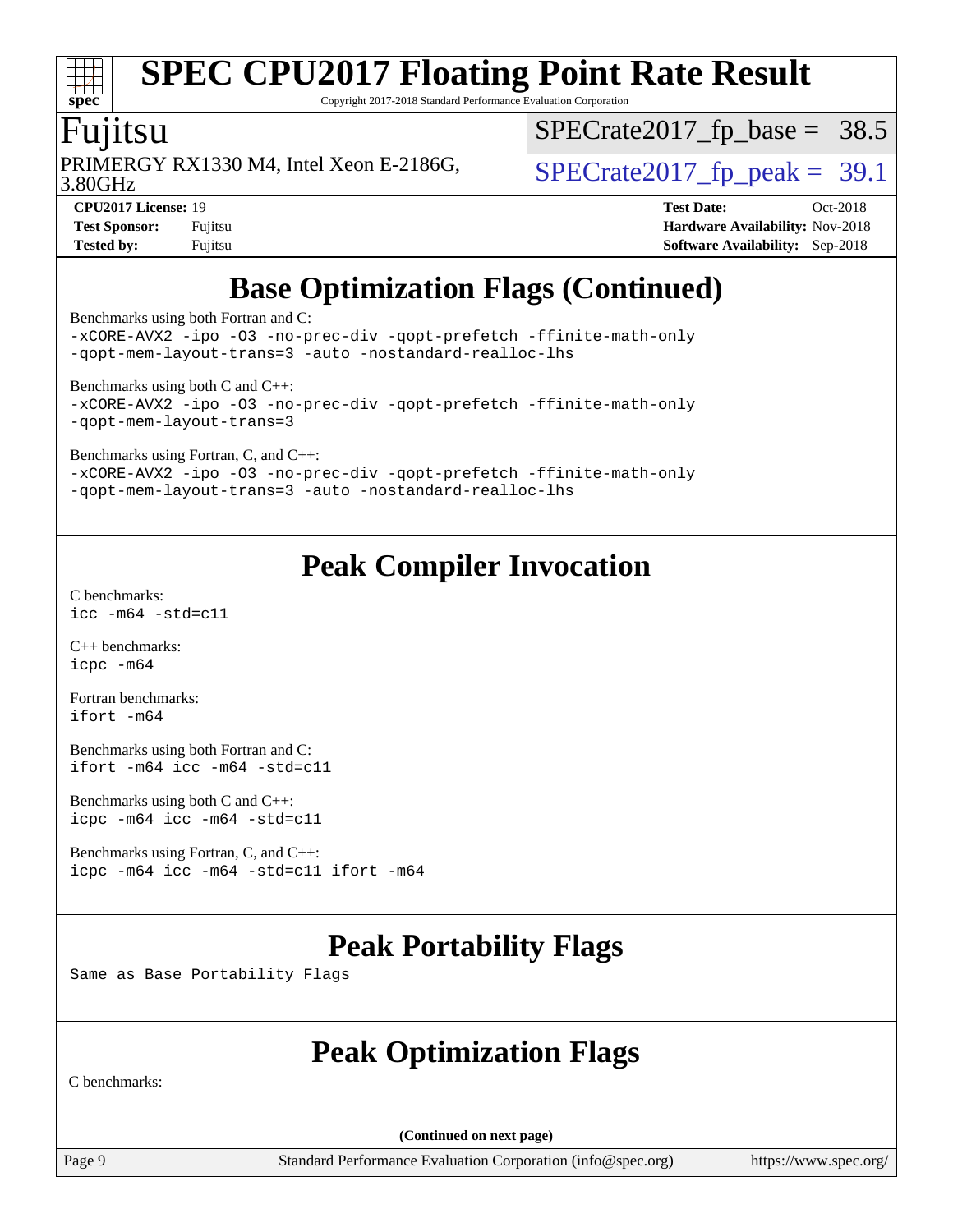Copyright 2017-2018 Standard Performance Evaluation Corporation

### Fujitsu

**[spec](http://www.spec.org/)**

3.80GHz PRIMERGY RX1330 M4, Intel Xeon E-2186G,  $\vert$  [SPECrate2017\\_fp\\_peak =](http://www.spec.org/auto/cpu2017/Docs/result-fields.html#SPECrate2017fppeak) 39.1

 $SPECTate2017_fp\_base = 38.5$ 

**[Tested by:](http://www.spec.org/auto/cpu2017/Docs/result-fields.html#Testedby)** Fujitsu **[Software Availability:](http://www.spec.org/auto/cpu2017/Docs/result-fields.html#SoftwareAvailability)** Sep-2018

**[CPU2017 License:](http://www.spec.org/auto/cpu2017/Docs/result-fields.html#CPU2017License)** 19 **[Test Date:](http://www.spec.org/auto/cpu2017/Docs/result-fields.html#TestDate)** Oct-2018 **[Test Sponsor:](http://www.spec.org/auto/cpu2017/Docs/result-fields.html#TestSponsor)** Fujitsu **Fundal** Fujitsu **[Hardware Availability:](http://www.spec.org/auto/cpu2017/Docs/result-fields.html#HardwareAvailability)** Nov-2018

## **[Peak Optimization Flags \(Continued\)](http://www.spec.org/auto/cpu2017/Docs/result-fields.html#PeakOptimizationFlags)**

 $519.$ lbm\_r: basepeak = yes 538.imagick\_r: basepeak = yes 544.nab\_r: basepeak = yes [C++ benchmarks:](http://www.spec.org/auto/cpu2017/Docs/result-fields.html#CXXbenchmarks)  $508$ .namd\_r: basepeak = yes 510.parest\_r: basepeak = yes [Fortran benchmarks](http://www.spec.org/auto/cpu2017/Docs/result-fields.html#Fortranbenchmarks):  $503.bwaves$  r: basepeak = yes 549.fotonik3d\_r: basepeak = yes 554.roms\_r: [-prof-gen](http://www.spec.org/cpu2017/results/res2018q4/cpu2017-20181030-09448.flags.html#user_peakPASS1_FFLAGSPASS1_LDFLAGS554_roms_r_prof_gen_5aa4926d6013ddb2a31985c654b3eb18169fc0c6952a63635c234f711e6e63dd76e94ad52365559451ec499a2cdb89e4dc58ba4c67ef54ca681ffbe1461d6b36)(pass 1) [-prof-use](http://www.spec.org/cpu2017/results/res2018q4/cpu2017-20181030-09448.flags.html#user_peakPASS2_FFLAGSPASS2_LDFLAGS554_roms_r_prof_use_1a21ceae95f36a2b53c25747139a6c16ca95bd9def2a207b4f0849963b97e94f5260e30a0c64f4bb623698870e679ca08317ef8150905d41bd88c6f78df73f19)(pass 2) [-ipo](http://www.spec.org/cpu2017/results/res2018q4/cpu2017-20181030-09448.flags.html#user_peakPASS1_FOPTIMIZEPASS2_FOPTIMIZE554_roms_r_f-ipo) [-xCORE-AVX2](http://www.spec.org/cpu2017/results/res2018q4/cpu2017-20181030-09448.flags.html#user_peakPASS2_FOPTIMIZE554_roms_r_f-xCORE-AVX2) [-O3](http://www.spec.org/cpu2017/results/res2018q4/cpu2017-20181030-09448.flags.html#user_peakPASS1_FOPTIMIZEPASS2_FOPTIMIZE554_roms_r_f-O3) [-no-prec-div](http://www.spec.org/cpu2017/results/res2018q4/cpu2017-20181030-09448.flags.html#user_peakPASS1_FOPTIMIZEPASS2_FOPTIMIZE554_roms_r_f-no-prec-div) [-qopt-prefetch](http://www.spec.org/cpu2017/results/res2018q4/cpu2017-20181030-09448.flags.html#user_peakPASS1_FOPTIMIZEPASS2_FOPTIMIZE554_roms_r_f-qopt-prefetch) [-ffinite-math-only](http://www.spec.org/cpu2017/results/res2018q4/cpu2017-20181030-09448.flags.html#user_peakPASS1_FOPTIMIZEPASS2_FOPTIMIZE554_roms_r_f_finite_math_only_cb91587bd2077682c4b38af759c288ed7c732db004271a9512da14a4f8007909a5f1427ecbf1a0fb78ff2a814402c6114ac565ca162485bbcae155b5e4258871) [-qopt-mem-layout-trans=3](http://www.spec.org/cpu2017/results/res2018q4/cpu2017-20181030-09448.flags.html#user_peakPASS1_FOPTIMIZEPASS2_FOPTIMIZE554_roms_r_f-qopt-mem-layout-trans_de80db37974c74b1f0e20d883f0b675c88c3b01e9d123adea9b28688d64333345fb62bc4a798493513fdb68f60282f9a726aa07f478b2f7113531aecce732043) [-auto](http://www.spec.org/cpu2017/results/res2018q4/cpu2017-20181030-09448.flags.html#user_peakPASS2_FOPTIMIZE554_roms_r_f-auto) [-nostandard-realloc-lhs](http://www.spec.org/cpu2017/results/res2018q4/cpu2017-20181030-09448.flags.html#user_peakEXTRA_FOPTIMIZE554_roms_r_f_2003_std_realloc_82b4557e90729c0f113870c07e44d33d6f5a304b4f63d4c15d2d0f1fab99f5daaed73bdb9275d9ae411527f28b936061aa8b9c8f2d63842963b95c9dd6426b8a) [Benchmarks using both Fortran and C:](http://www.spec.org/auto/cpu2017/Docs/result-fields.html#BenchmarksusingbothFortranandC) [-prof-gen](http://www.spec.org/cpu2017/results/res2018q4/cpu2017-20181030-09448.flags.html#user_CC_FCpeak_prof_gen_5aa4926d6013ddb2a31985c654b3eb18169fc0c6952a63635c234f711e6e63dd76e94ad52365559451ec499a2cdb89e4dc58ba4c67ef54ca681ffbe1461d6b36)(pass 1) [-prof-use](http://www.spec.org/cpu2017/results/res2018q4/cpu2017-20181030-09448.flags.html#user_CC_FCpeak_prof_use_1a21ceae95f36a2b53c25747139a6c16ca95bd9def2a207b4f0849963b97e94f5260e30a0c64f4bb623698870e679ca08317ef8150905d41bd88c6f78df73f19)(pass 2) [-ipo](http://www.spec.org/cpu2017/results/res2018q4/cpu2017-20181030-09448.flags.html#user_CC_FCpeak_f-ipo) [-xCORE-AVX2](http://www.spec.org/cpu2017/results/res2018q4/cpu2017-20181030-09448.flags.html#user_CC_FCpeak_f-xCORE-AVX2) [-O3](http://www.spec.org/cpu2017/results/res2018q4/cpu2017-20181030-09448.flags.html#user_CC_FCpeak_f-O3) [-no-prec-div](http://www.spec.org/cpu2017/results/res2018q4/cpu2017-20181030-09448.flags.html#user_CC_FCpeak_f-no-prec-div) [-qopt-prefetch](http://www.spec.org/cpu2017/results/res2018q4/cpu2017-20181030-09448.flags.html#user_CC_FCpeak_f-qopt-prefetch) [-ffinite-math-only](http://www.spec.org/cpu2017/results/res2018q4/cpu2017-20181030-09448.flags.html#user_CC_FCpeak_f_finite_math_only_cb91587bd2077682c4b38af759c288ed7c732db004271a9512da14a4f8007909a5f1427ecbf1a0fb78ff2a814402c6114ac565ca162485bbcae155b5e4258871) [-qopt-mem-layout-trans=3](http://www.spec.org/cpu2017/results/res2018q4/cpu2017-20181030-09448.flags.html#user_CC_FCpeak_f-qopt-mem-layout-trans_de80db37974c74b1f0e20d883f0b675c88c3b01e9d123adea9b28688d64333345fb62bc4a798493513fdb68f60282f9a726aa07f478b2f7113531aecce732043) [-auto](http://www.spec.org/cpu2017/results/res2018q4/cpu2017-20181030-09448.flags.html#user_CC_FCpeak_f-auto) [-nostandard-realloc-lhs](http://www.spec.org/cpu2017/results/res2018q4/cpu2017-20181030-09448.flags.html#user_CC_FCpeak_f_2003_std_realloc_82b4557e90729c0f113870c07e44d33d6f5a304b4f63d4c15d2d0f1fab99f5daaed73bdb9275d9ae411527f28b936061aa8b9c8f2d63842963b95c9dd6426b8a) [Benchmarks using both C and C++](http://www.spec.org/auto/cpu2017/Docs/result-fields.html#BenchmarksusingbothCandCXX): 511.povray\_r: [-prof-gen](http://www.spec.org/cpu2017/results/res2018q4/cpu2017-20181030-09448.flags.html#user_peakPASS1_CFLAGSPASS1_CXXFLAGSPASS1_LDFLAGS511_povray_r_prof_gen_5aa4926d6013ddb2a31985c654b3eb18169fc0c6952a63635c234f711e6e63dd76e94ad52365559451ec499a2cdb89e4dc58ba4c67ef54ca681ffbe1461d6b36)(pass 1) [-prof-use](http://www.spec.org/cpu2017/results/res2018q4/cpu2017-20181030-09448.flags.html#user_peakPASS2_CFLAGSPASS2_CXXFLAGSPASS2_LDFLAGS511_povray_r_prof_use_1a21ceae95f36a2b53c25747139a6c16ca95bd9def2a207b4f0849963b97e94f5260e30a0c64f4bb623698870e679ca08317ef8150905d41bd88c6f78df73f19)(pass 2) [-ipo](http://www.spec.org/cpu2017/results/res2018q4/cpu2017-20181030-09448.flags.html#user_peakPASS1_COPTIMIZEPASS1_CXXOPTIMIZEPASS2_COPTIMIZEPASS2_CXXOPTIMIZE511_povray_r_f-ipo) [-xCORE-AVX2](http://www.spec.org/cpu2017/results/res2018q4/cpu2017-20181030-09448.flags.html#user_peakPASS2_COPTIMIZEPASS2_CXXOPTIMIZE511_povray_r_f-xCORE-AVX2) [-O3](http://www.spec.org/cpu2017/results/res2018q4/cpu2017-20181030-09448.flags.html#user_peakPASS1_COPTIMIZEPASS1_CXXOPTIMIZEPASS2_COPTIMIZEPASS2_CXXOPTIMIZE511_povray_r_f-O3) [-no-prec-div](http://www.spec.org/cpu2017/results/res2018q4/cpu2017-20181030-09448.flags.html#user_peakPASS1_COPTIMIZEPASS1_CXXOPTIMIZEPASS2_COPTIMIZEPASS2_CXXOPTIMIZE511_povray_r_f-no-prec-div) [-qopt-prefetch](http://www.spec.org/cpu2017/results/res2018q4/cpu2017-20181030-09448.flags.html#user_peakPASS1_COPTIMIZEPASS1_CXXOPTIMIZEPASS2_COPTIMIZEPASS2_CXXOPTIMIZE511_povray_r_f-qopt-prefetch) [-ffinite-math-only](http://www.spec.org/cpu2017/results/res2018q4/cpu2017-20181030-09448.flags.html#user_peakPASS1_COPTIMIZEPASS1_CXXOPTIMIZEPASS2_COPTIMIZEPASS2_CXXOPTIMIZE511_povray_r_f_finite_math_only_cb91587bd2077682c4b38af759c288ed7c732db004271a9512da14a4f8007909a5f1427ecbf1a0fb78ff2a814402c6114ac565ca162485bbcae155b5e4258871) [-qopt-mem-layout-trans=3](http://www.spec.org/cpu2017/results/res2018q4/cpu2017-20181030-09448.flags.html#user_peakPASS1_COPTIMIZEPASS1_CXXOPTIMIZEPASS2_COPTIMIZEPASS2_CXXOPTIMIZE511_povray_r_f-qopt-mem-layout-trans_de80db37974c74b1f0e20d883f0b675c88c3b01e9d123adea9b28688d64333345fb62bc4a798493513fdb68f60282f9a726aa07f478b2f7113531aecce732043) 526.blender\_r: basepeak = yes [Benchmarks using Fortran, C, and C++:](http://www.spec.org/auto/cpu2017/Docs/result-fields.html#BenchmarksusingFortranCandCXX) 507.cactuBSSN\_r: basepeak = yes The flags files that were used to format this result can be browsed at <http://www.spec.org/cpu2017/flags/Intel-ic18.0-official-linux64.2017-12-21.html> <http://www.spec.org/cpu2017/flags/Fujitsu-Platform-Settings-V1.0.2-CFL-RevA.html> You can also download the XML flags sources by saving the following links: <http://www.spec.org/cpu2017/flags/Intel-ic18.0-official-linux64.2017-12-21.xml> <http://www.spec.org/cpu2017/flags/Fujitsu-Platform-Settings-V1.0.2-CFL-RevA.xml>